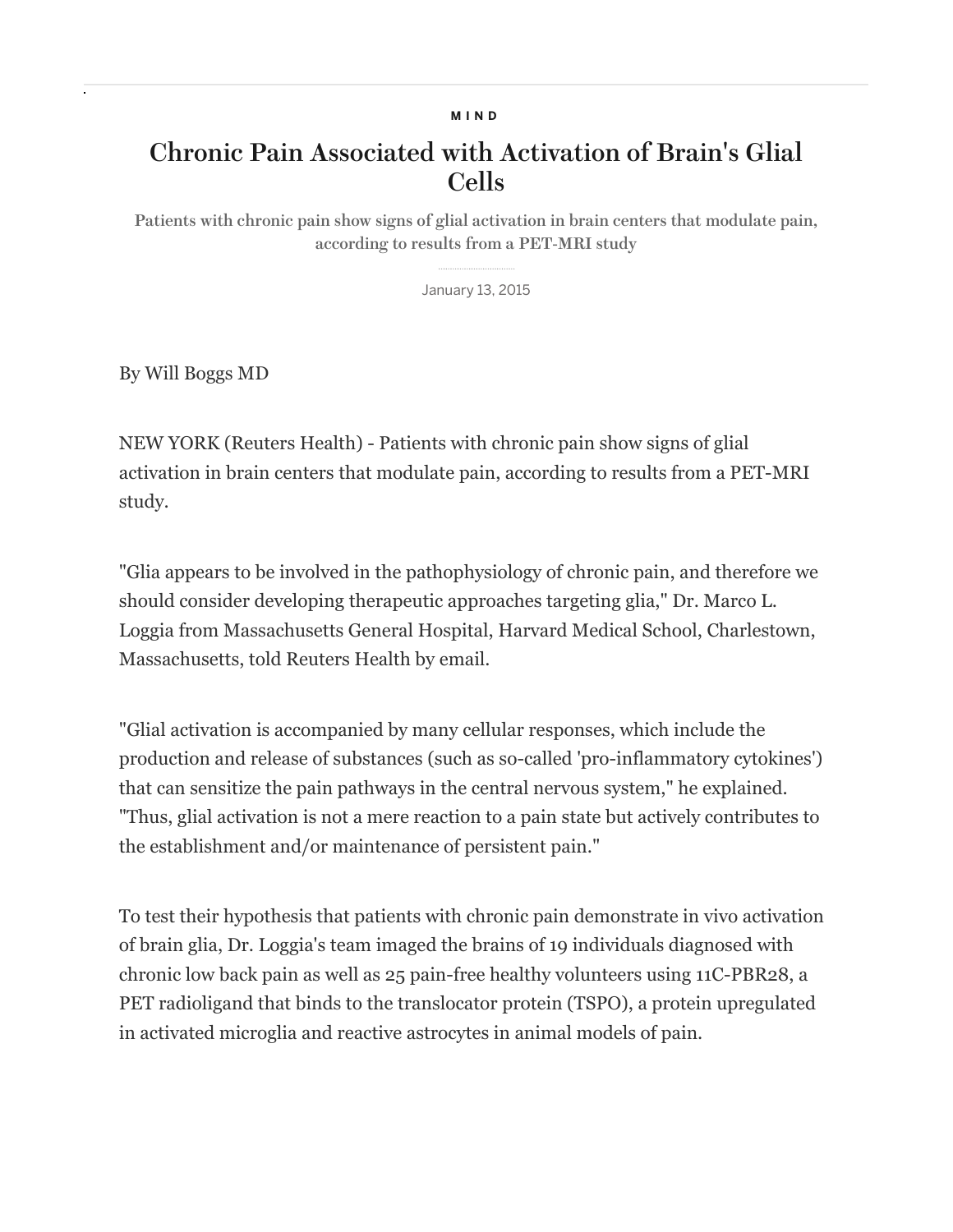In the thalamic region of interest, 11C-PBR28 uptake was significantly higher in patients with chronic low back pain than in healthy controls ( $p < 0.01$  left thalamus, p<0.05 right thalamus), according to the January 12 *Brain* online report.

Each patient exhibited higher 11C-PBR28 uptakes than his/her age-, sex-, and TSPO genotype-matched control in the thalamus, and there were no brain regions for which the healthy controls showed statistically higher uptakes than the patients with chronic low back pain.

11C-PBR28 uptakes, and presumably TSPO levels, were negatively associated with pain measures and with circulating levels of proinflammatory cytokines in the chronic pain patients.

"It's important to stress that although TSPO upregulation is a marker of glial activation and therefore of a pro-inflammatory state, animal studies suggest that its role is actually to limit the magnitude of glial responses after their initiation, thereby promoting the return to pre-injury pain-free status and recovery from pain," Dr. Loggia explained. "This means that what we are imaging may be the process of glial cells trying to 'calm down' after being activated by the pain. Thus, subjects with low levels of pain-related TSPO upregulation on activated glia may be less able to adequately inhibit neuroinflammatory responses, and have a more exaggerated response that ultimately leads to more inflammation and pain."

"In the thalamus (which is the 'sensory gateway' from the pain and other sensory stimuli to the brain) the increase in PET signal relative to the controls was so consistent across patients, that just by looking at the subjects' thalamus we could tell who was a patient from who was a control," he said. "No objective biomarkers exist to determine if somebody is in pain (e.g., there isn't a 'blood test' or any other laboratory test that can confirm or disprove whether you are in pain or not). Thus, this study aside from suggesting glia as a therapeutic target for pain - is important as it may provide an important step toward the identification of objective biomarkers for pain conditions."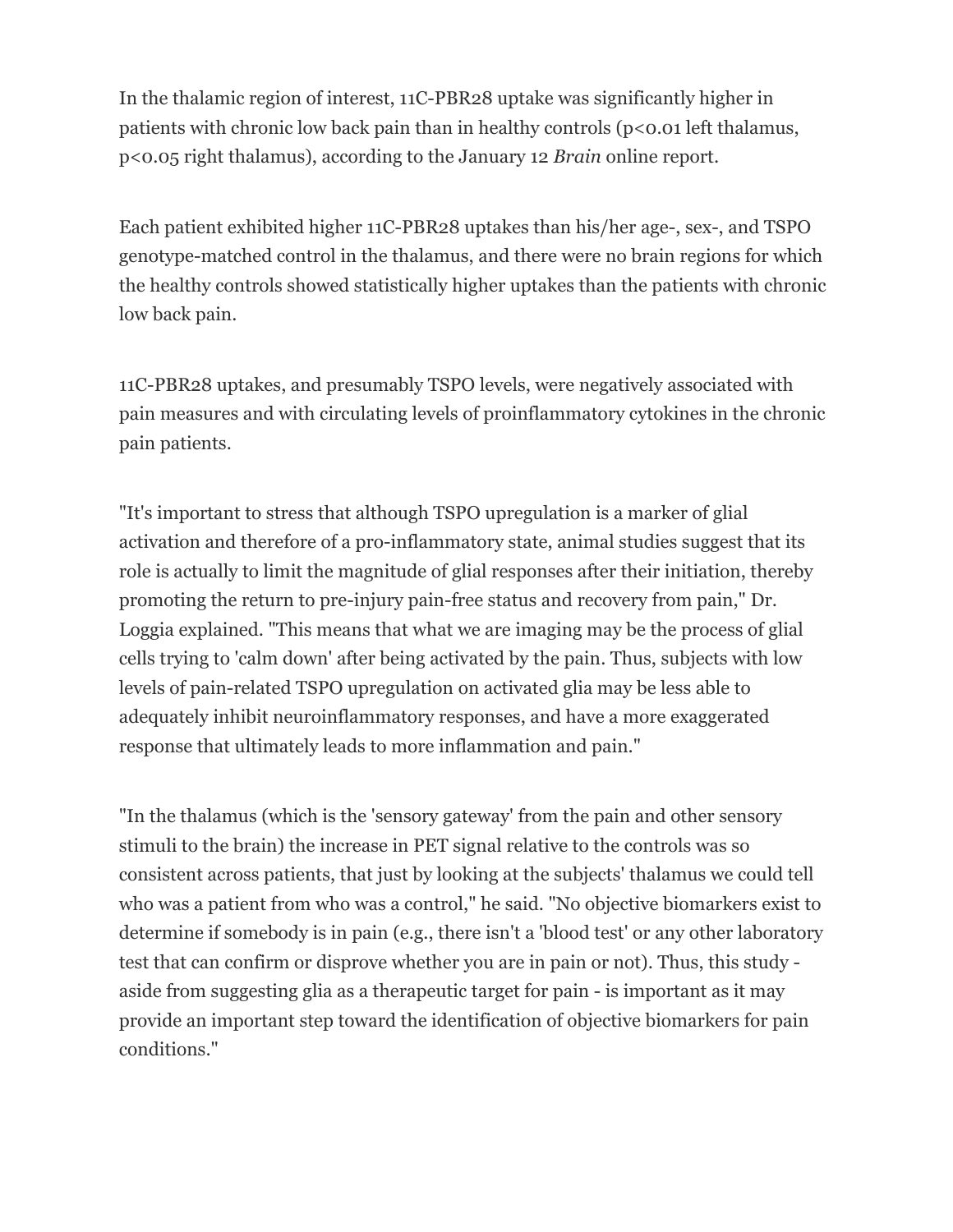"In animal studies we know that glial modulators, which limit glial activation, can potently inhibit or reverse pain," Dr. Loggia said. "However, evidence of glial involvement in human pain has been very limited until now. Observing glial activation in humans has important potential implications for the development of new therapies based on glial modulation."

"Of note, in humans there have been some attempts to test the efficacy of some glial modulators in some pain conditions," Dr. Loggia added. "Unfortunately these attempts so far have been quite limited in scope, and with mixed results. Seeing that glial activation really happens in patients will provide the rationale to justify a more aggressive exploration of this therapeutic route, and identify which patients are more likely to benefit from these types of therapies."

This research was supported by the National Center for Advancing Translational Science, the National Center for Research Resources, Harvard Clinical and Translational Science Center, and Harvard University. The authors report no disclosures.

SOURCE: http://bit.ly/1waRv1z

Brain 2015.